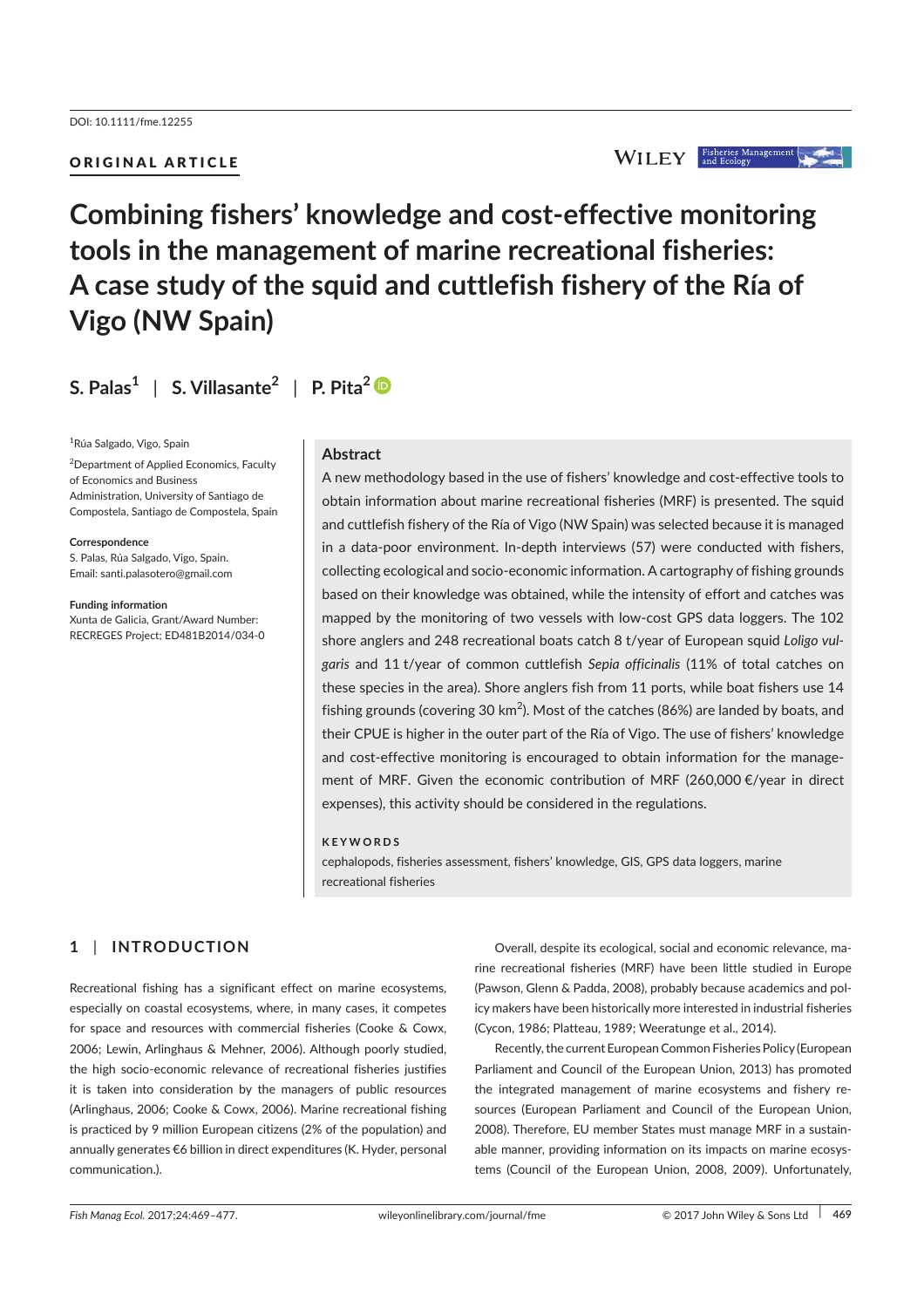European funds covering the collection of information necessary for the sustainable management of MRF (Council of the European Union, 2006) only affect those species under the regulation of total allowable catches (Council of the European Union, 2016). Therefore, most of the species captured by MRFs are de facto excluded from these European funding programmes. This lack of funding affects research and, consequently, informed management initiatives at all administrative levels.

In this context, fishers' knowledge is an alternative source of information (Hind, 2014; Stephenson et al., 2016), especially valid for the management of data-poor fisheries (Neis et al., 1999). In particular, mapping based on fishers' knowledge can provide valuable information complementary to traditional scientific knowledge (e.g., Anuchiracheeva, Demaine, Shivakoti & Ruddle, 2003; Aswani & Lauer, 2006; Close & Hall, 2006; Pita, Fernández-Vidal, García-Galdo & Muíño, 2016). However, to date, the use of fishers' knowledge has been poorly integrated in modern fisheries management (Huntington, 2000; Silvano & Valbo-Jørgensen, 2008; Stephenson et al., 2016), while its use in the management of MRF is anecdotal (Hind, 2014). This paper presents the use of fishers' knowledge as method to obtain key information for the sustainable management of MRF under datapoor environments, as is the case of many European countries.

Although Galicia (NW Spain) has a strong tradition and economic dependence on fisheries (Villasante et al., 2016), and the management of coastal fisheries, both commercial and recreational, is carried out in a typical data-poor environment (Arnáiz, 2001; Macho, Naya, Freire, Villasante & Molares, 2013; Molares & Freire, 2003). The Galician coastal fleet consists of 4,300 commercial vessels (Xunta de Galicia, 2016a), which use a relatively narrow continental shelf, that is rich in fisheries resources (Freire & García-Allut, 2000). Commercial fishers in Galicia usually share space and their currently impoverished fisheries resources (Pita & Freire, 2014) with a well-established MRF of about 60,000 fishers (Pita & Freire, 2016). One particular recreational fishery targeting squid *Loligo* spp. and cuttlefish *Sepia* spp., a very important fishery in other Spanish regions (Cabanellas-Reboredo, Alós, Palmer

& Morales-Nin, 2012; Cabanellas-Reboredo, Palmer, Alós & Morales-Nin, 2017; Zarauz et al., 2013), has not yet been studied in Galicia. This paper examines this recreational fishery as a case study to investigate the use of fishers' knowledge as a cost-effective monitoring tool (Pita et al., 2016) to obtain critical information currently lacking about MRF to be used in integrated management of coastal ecosystems.

#### **2** | **MATERIALS AND METHODS**

#### **2.1** | **Study area**

Fishing for squid and cuttlefish is carried out in the Galician rías (Guerra & Castro, 1988; Simón, Rocha & Guerra, 1996) when these cephalopods arrive to reproduce (Cabanellas-Reboredo, Alos, Palmer, March & O'Dor, 2012; Cabanellas-Reboredo et al., 2014; Castro & Guerra, 1990). The Ría of Vigo (Figure 1) was selected as a study area because the biology of both squid and cuttlefish has been well studied (Castro & Guerra, 1990; Guerra & Castro, 1988; Otero et al., 2015). In addition, this area traditionally supports an intense MRF (Pita & Freire, 2014) that coexists with commercial fisheries for squid (Simón et al., 1996) and cuttlefish (Guerra & Castro, 1988), which will allow comparisons between both types of fisheries.

The Ría of Vigo has a length of 35 km and a width that varies between 12 km in its outer edge and less than 1 km in the Strait of Rande (Méndez & Vilas, 2005; Otero, 1926). The maximum depth of the central channel is 60 m in the outer part, while the average depth in its internal part, the San Simón Cove, is only 7 m (Méndez & Vilas, 2005).

## **2.2** | **Collecting and using recreational fishers' knowledge**

In-depth semi-structured interviews were conducted between September and November 2014, with key local informants selected among the recreational fishers operating in the study area to collect



#### **RÍA OF VIGO**



FIGURE 1 Study area of the Ría of Vigo. Main port facilities and human populations of the area are showed. Location of mussel farms is indicated by white polygons. [Colour figure can be viewed at wileyonlinelibrary.com]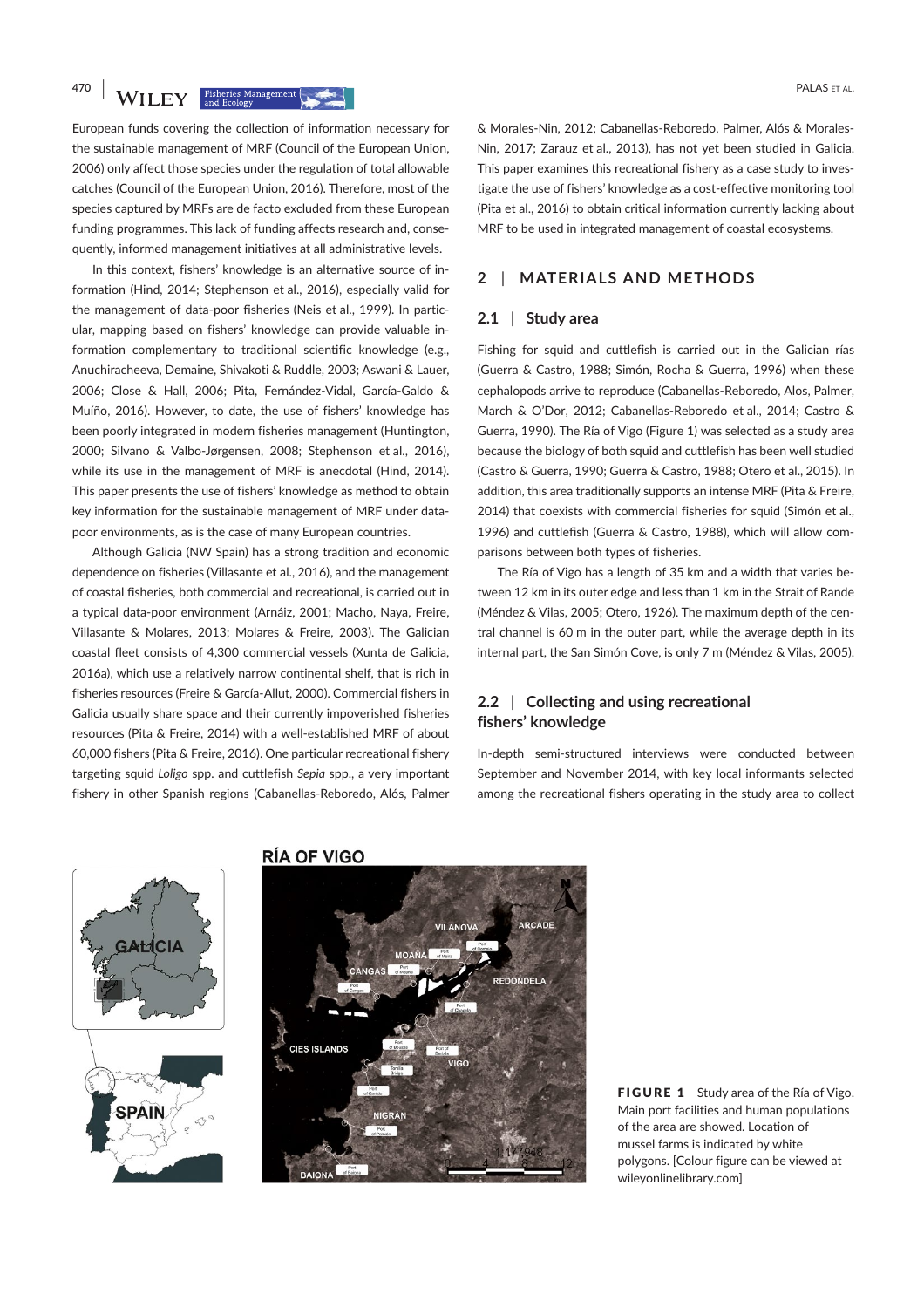ecological, social and economic information from the MRF for squid and cuttlefish. The informants were chosen following a snowball model (Goodman, 1961), starting with a small group of initial informants and expanding their numbers through their contacts and social networks. In this way, the different ports and access points of the fishers in the study area were also identified. During the interviews, the fishers reported the mean number of fishers and boats operating at each of the access points, their personal circumstances, their seasonal fishing cycle, annual catches and expenditures, and on the factors that influence their activity.

In addition, the fishers sketched their fishing grounds for each species on a nautical chart of the study area (following Pita & Muiño, 2014). The spatial information provided by the fishers was digitised and introduced into independent layers in GIS using ArcGIS 10.2.2 software (ESRI, 2015). The layers obtained from each of the fishers were added into a single layer for each species, but the zones in which two or more fishers agreed on the distribution of their fishing areas were also represented in the final cartography of the fishing grounds by species in the study area (Pita et al., 2016).

# **2.3** | **Monitoring the squid and cuttlefish recreational boat fishery**

A voluntary monitoring of the recreational boat fishery for squid and cuttlefish was carried out in the study area during the mentioned period of time. To achieve this, key experts with the highest degree of experience (years of fishing) in the fishery were identified among the fishers previously interviewed to collect their knowledge.

The fishers that agreed to participate in the monitoring programme provided key information currently lacking about their catch by species (in kg) in each of the fishing locations. The information was delivered in daily hand-written fishing logbooks that included the time spent in each location and the number of fishing lines. Thereafter, the information was digitised into a database integrated by the CPUE (kg/ line-hr) of each of the fishing locations.

In addition, small  $(46.0 \times 41.5 \times 14.0 \text{ mm})$ , simple, low-cost and portable (37 g) i-gotU GT-600 GPS data loggers were used to record the position of the boats every minute, throughout each fishing journey. After each fishing journey, data were downloaded and integrated into the database. The GPS tracks were mapped using ArcGIS 10.2.2 (ESRI, 2015) software. Transmission errors, records on land and at the ports of the area were excluded from the database.

Fishing and non-fishing activities were differentiated through the analysis of the speed of the boats following the methodology of Pita et al. (2016). The speed was calculated as the lineal distance separating consecutive GPS records, divided by the elapsed time between them. Thus, a cut-off level of 3 km/hr was estimated for the fishing activities by analysing the overall speed frequency distribution with the density tool in the R statistical software version 3.1.0 (R Core Team, 2015). Once the fishing locations of each journey were mapped, the CPUE reported by the fishers for each location was distributed equally among all of the GPS positions of the location. Subsequently, the distribution of the intensity of effort of the boats was obtained by counting the number of GPS positions of the fishing locations in 500 × 500 m grid cells using ArcGIS 10.2.2 (ESRI, 2015). Likewise, the distribution of CPUE by species was obtained by adding the CPUE associated to the GPS positions included in the 500 × 500 m grid cells.

#### **3** | **RESULTS**

# **3.1** | **Demographic, economic and ecologic features of the recreational squid and cuttlefish fishery in the Ría of Vigo**

Most of the recreational shore anglers (≈80%) and half of the boat fishers (≈50%) who were asked to participate in this study agreed to answer the questions raised by the researchers. Thus, 42 interviews were carried out with shore anglers at 11 access points (port facilities) and 15 interviews were carried out with boat fishers based on six ports in the study area (Figure 1). The interviews lasted from 30 to 60 min, mainly depending on the differences in the expert knowledge of the working zones shown by each of the interviewed fishers.

The recreational fishers interviewed were mostly men (93% of the shore anglers and all boat fishers) with a medium level of education (they reported a mean of  $2.07 \pm 0.91$  SD, where  $1 =$  primary education and 5 = University PhD). Due to their relatively high mean age,  $52.29 \pm 14.11$  years for shore fishers and  $57.47 \pm 8.11$  years for boat fishers, many were already retired (14% and 53%, respectively). Their mean fishing experience was also high,  $21.10 \pm 17.05$  and  $37.0 \pm 16.08$  years, respectively.

Mean annual expenditure on fishing materials, travel and fishing permits declared by shore anglers fishing for squid (249  $\pm$  426 €) was similar to that declared by shore anglers targeting cuttlefish (285  $\pm$  163 €; Table 2). By contrast, due to the maintenance costs of their boats, mean annual expenditure of boat fishers targeting squid and cuttlefish was much higher (918 ± 659 € and 976 ± 648 €, respectively; Table 2). In addition, the mean acquisition cost of the recreational boats, generally of small size (4.96  $\pm$  1.11 m in length) and low power (34.6  $\pm$  36.9 CV), was  $6,171 ± 4,549 \epsilon$ . Taking into account the mean number of shore anglers and boats (Table 1), and their mean expenses (Table 2), it was estimated that direct annual economic inputs from the recreational fishers of the Ría of Vigo reach 262,134 €. Most (90%) of this economic value comes from boat fishers (Table 2).

Recreational fishers reported that they mainly catch European squid *Loligo vulgaris* Lamarck and common cuttlefish *Sepia officinalis* L. in the Ría of Vigo, and very rarely other species of cephalopods, such as long-finned squid *Loligo forbesii* Steenstrup, elegant cuttlefish *Sepia elegans* Blainville, African squid *Alloteuthis media* (L.) and midsize squid *A. subulata* (Lamarck). The informants also reported that they operate in the same area as some recreational boat fishers and spear fishers who target common octopus *Octopus vulgaris* Cuvier.

Shore anglers indicated that they fish throughout the year (Figure 2), as they mainly operate in areas that are easily accessible with anchoring facilities protected from the waves (Figure 1). They fish at these facilities arriving at dusk or night (usually between 21.00 and 22.00 p.m.), preferably in areas with artificial lighting, and leave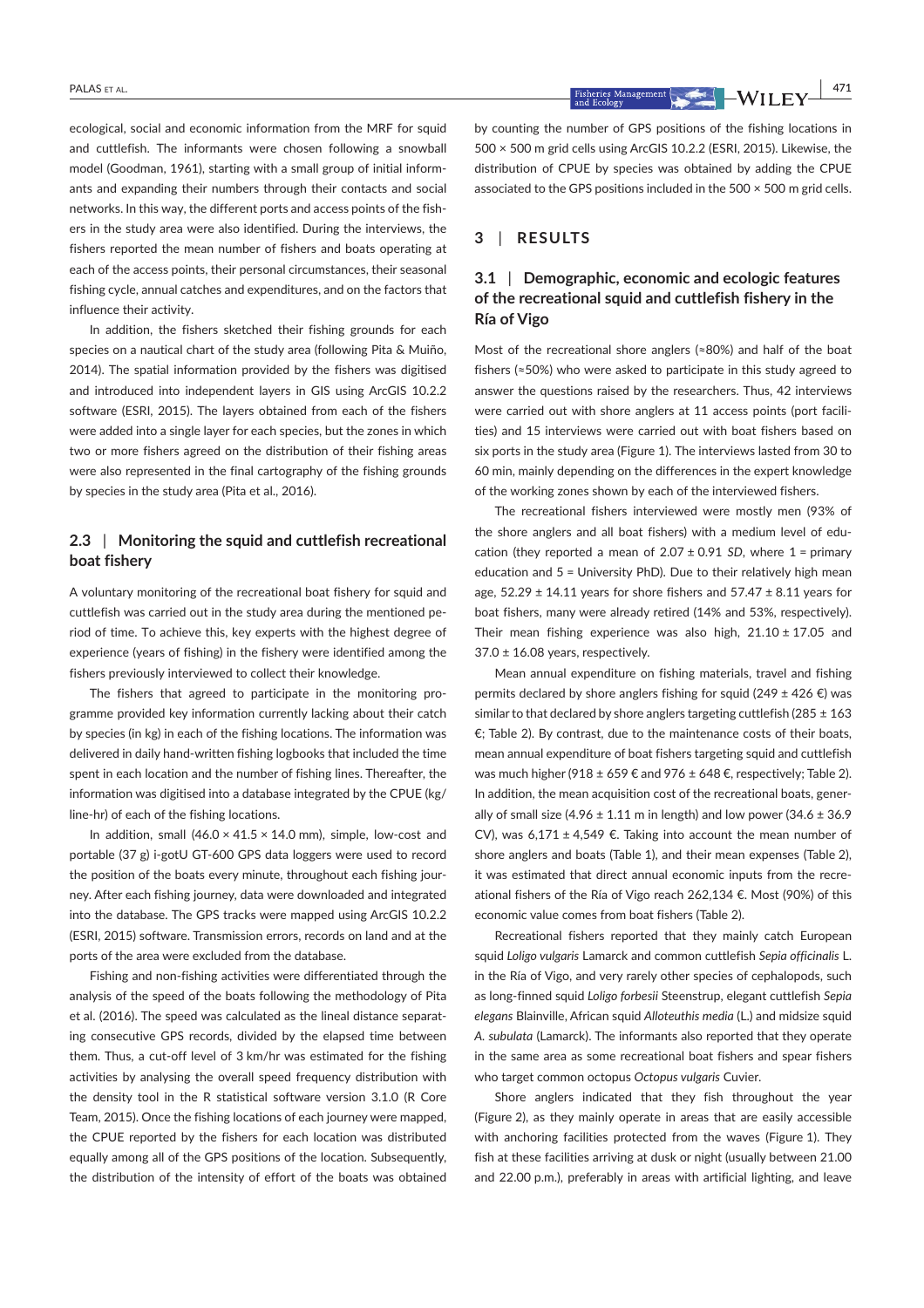|                       |                  |                   | DUULJ (18 – JD J |                   |  |
|-----------------------|------------------|-------------------|------------------|-------------------|--|
| <b>Fishing ground</b> | Squid            | <b>Cuttlefish</b> | Squid            | <b>Cuttlefish</b> |  |
| San Simón Cove        |                  |                   |                  | $50.00 \pm 0.00$  |  |
| Rande                 |                  |                   |                  | $7.00 \pm 0.00$   |  |
| Chapela               | $8.20 \pm 0.87$  |                   |                  |                   |  |
| Domaio                | $10.00 \pm 0.00$ |                   |                  | $10.00 \pm 0.00$  |  |
| Meira                 | $7.00 \pm 0.00$  |                   |                  |                   |  |
| <b>Berbés</b>         | $10.00 \pm 1.36$ |                   |                  |                   |  |
| Moaña (port)          | $8.13 \pm 0.75$  |                   |                  |                   |  |
| Moaña (Con do Pego)   |                  |                   |                  | $30.00 \pm 0.00$  |  |
| <b>Bouzas</b>         | $7.00 \pm 0.86$  |                   |                  |                   |  |
| Cangas (port)         | $5.83 \pm 0.51$  |                   |                  |                   |  |
| Cangas (Salgueirón)   |                  |                   |                  | $8.00 \pm 0.76$   |  |
| Cangas (Borneira)     |                  |                   |                  | $16.00 \pm 1.51$  |  |
| Cangas (Liméns)       |                  |                   |                  | $8.67 \pm 0.87$   |  |
| Cangas (Nerga)        |                  |                   |                  | $12.50 \pm 0.94$  |  |
| Bao                   |                  |                   | $10.47 \pm 3.58$ | $8.67 \pm 2.08$   |  |
| Toralla bridge        | $23.50 \pm 5.53$ | $2.50 \pm 0.11$   |                  |                   |  |
| Canido                | $2.00 \pm 0.00$  |                   | $6.25 \pm 0.58$  | $5.50 \pm 0.19$   |  |
| Panxón                | $7.40 \pm 0.57$  |                   | $16.50 \pm 3.24$ |                   |  |
| Monteferro            |                  |                   | $23.33 \pm 2.18$ |                   |  |
| <b>Baiona</b>         | $10.60 \pm 1.78$ |                   | $25.00 \pm 3.27$ |                   |  |
| Cíes Islands          |                  |                   | $10.00 \pm 0.00$ |                   |  |

The fishing grounds have been ordered according to their geographical situation in the Ría de Vigo; from internal to external.

|  | TABLE 2 Recreational fishing effort and annual catches (and SD) by species and recreational fishing modality estimated for the Ría of Vigo |  |  |  |
|--|--------------------------------------------------------------------------------------------------------------------------------------------|--|--|--|
|--|--------------------------------------------------------------------------------------------------------------------------------------------|--|--|--|

|                 |                | <b>Fishing effort</b><br>Annual catch |                   |                          | Annual expenses $(\epsilon)$ |                     |                       |
|-----------------|----------------|---------------------------------------|-------------------|--------------------------|------------------------------|---------------------|-----------------------|
| <b>Modality</b> | <b>Species</b> | Days per year                         | Hours per day     | Per fisher/<br>boat (kg) | Total (t)                    | Per fisher/boat     | Total                 |
| Shore angling   | Squid          | $139.52 \pm 86.52$                    | $4.40 \pm 1.36$   | $25.36 \pm 33.81$        | $2.53 \pm 3.74$              | $249.05 \pm 426.36$ | $24.820 \pm 46.745$   |
|                 | Cuttlefish     | $102.00 \pm 34.93$                    | $4.00 \pm 0.71$   | $12.50 \pm 12.01$        | $0.03 \pm 0.03$              | $285.00 \pm 163.10$ | $713 \pm 457$         |
| Boat fishing    | Squid          | $69.27 \pm 40.38$                     | $5.60 \pm 0.83$   | $41.43 \pm 25.83$        | $5.06 \pm 1.21$              | $917.50 \pm 658.98$ | $83,997 \pm 72,090$   |
|                 | Cuttlefish     | $53.22 \pm 14.61$                     | $\qquad \qquad -$ | $54.17 \pm 36.93$        | $11.29 \pm 3.29$             | $976.15 \pm 647.89$ | $152.605 \pm 107.420$ |

between 02.00 and 03.00 a.m. Up to 90% of shore anglers targeting squid operate through the summer and autumn, while 73% operate in winter and 69% in spring (Figure 2).

Temporal variations in fishing of shore anglers targeting cuttlefish were also little influenced by season, with autumn being the least favoured season by fishers (67%) and in winter 100% fished (Figure 2). Conversely, recreational boat fishing is very seasonal: only 10% of boat fishers targeting squid and 27% of boat fishers targeting cuttlefish fished during the spring, whereas up to 90% of fishers targeting squid and 77% targeting cuttlefish fished in autumn (Figure 2). Due to the prohibition of fishing by boat during the night (Xunta de Galicia, 2009), the regular schedule for their operations is from 07.00 a.m. to 13.00 p.m.

From the information provided by the fishers in the interviews, it was estimated that  $99.7 \pm 6.3$  shore anglers targeting squid and only  $2.5 \pm 0.1$  shore anglers targeting cuttlefish operate regularly in the Ría of Vigo (Table 1). The fishing grounds of anglers targeting squid were homogeneously distributed throughout the study area, while the shore-based cuttlefish fishery is concentrated in a single fishing ground (Table 1). Accordingly, it was estimated that  $91.6 \pm 7.5$  boats fish for squid and  $156.3 \pm 3.8$  target cuttlefish in the area (Table 1). The boats fishing for squid were mainly distributed around fishing grounds located in the outermost part of the Ria of Vigo while the boats targeting cuttlefish use fishing grounds mostly in the inner part of the ría (Table 1).

Although their fishing journeys were somewhat shorter, annual fishing days reported for shore anglers was doubled that of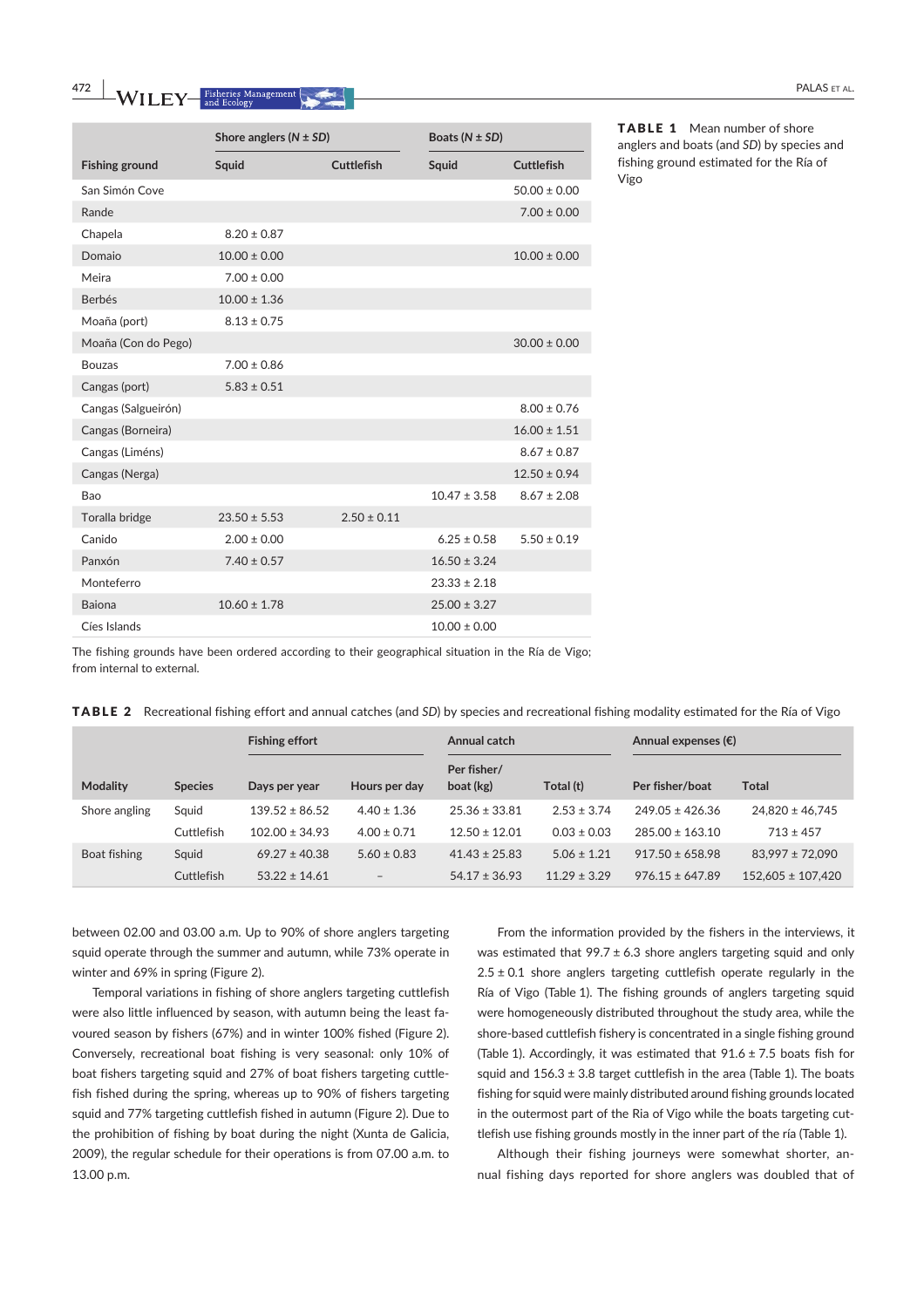

FIGURE 2 Annual temporal variation of recreational fishers for squid (in black colour) and cuttlefish (in grey colour) in the Ría of Vigo. Shore anglers (broken lines) and boat fishers (solid lines) are also showed

boat fishers (Table 2). Consequently, overall annual fishing effort for shore anglers fishing for squid  $(649.6 \pm 505.6 \text{ h/year})$  and cuttlefish (400.0  $\pm$  134.9 h/year) were higher than that of the boat fishers fishing for squid (391.9  $\pm$  242.0 h/year); no information for boat fishers targeting cuttlefish was obtained. The annual catches per fisher declared in the interviews by shore anglers targeting squid and cuttlefish were lower than that reported by boat fishers (Table 2).

Taking into account the mean number of anglers and boats fishing in the Ría of Vigo (Table 1) and their mean catch (Table 2), it was estimated that 7.58 t of squid and 11.32 t of cuttlefish are caught annually in the area by recreational fishers. Most of the squid (67%) and almost all the cuttlefish (99.7%) were taken by boat fishers (Table 2).

#### **3.2** | **Using recreational fishers' knowledge to identify the modalities of the fishery**

According to the perception of the recreational fishers interviewed, the health of their fishery is not good. They consider the abundance of cephalopods has been decreasing in the Ría of Vigo during the last decades (they reported a mean of  $4.25 \pm 0.48$ , where  $1 =$  strong increase and 5 = strong decrease).

Among the variables that influence the recreational catches, the fishers stated that the temperature of the water (59% of the fishers), the availability of food (38%) and the moon phase (28%) are of great relevance for their activity (the moon phase is not relevant for boat fishers because they only operate during the day). To a lesser extent, other factors like the strength of the currents (15%), the rain (13%), the state of the tide (11%), the turbidity of the water (7%), the avidity for the lures (6%), the activity of predators (5%) and the overfishing of the area (4%) also influence their catches (Figure 3). Notably, the type of substrate is of great importance for boat fishing, especially when fishing for cuttlefish (100% of the fishers), whereas the zone of fishing has a relatively high relevance for boat fishers fishing for cuttlefish (70%) and somewhat lower for boat fishers fishing for squid (23%; Figure 3).

#### **3.3** | **Using recreational fishers' knowledge in the mapping of their fishing grounds**

Through the mapping of recreational fisheries, shore anglers indicated 11 fishing grounds located in the main port facilities of the Ría of Vigo (Figure 4a), while the boat fishers indicated that they operate over a fishing area of 29.95 km $^2$ . In this fishing area, boat fishers identified 12 fishing grounds for squid over an area of 27.25  $\mathrm{km}^2$  located in the middle and outer zone of the Ría of Vigo. Boat fishers also identified 10 fishing grounds for cuttlefish over an area of 24.81 km<sup>2</sup>, distributed in the inner zone of the study area (Figure 4b).

# **3.4** | **Monitoring the squid and cuttlefish recreational boat fishery**

A fishing monitoring programme for MRF was performed by two of the boat fishers operating in the Ría of Vigo. These fishers provided complete information on CPUE and GPS positions of 18 fishing journeys performed between October and December 2014 in the study area. Fishers visited, on average,  $2.32 \pm 1.42$  fishing locations per fishing journey, and they reported 16.70 kg of squid and 72.90 kg of cuttlefish in the logbooks, with a yield of  $0.06 \pm 0.08$  kg/line-hr for squid and 0.45 ± 0.29 kg/line-hr for cuttlefish. Based on the information on the fishing journeys provided by the fishers, the intensity of the fishing effort was greater around the mussel farms of the northwest coast (Cangas) than in other fishing grounds of the Ría of Vigo



FIGURE 3 Modulators by fishing modality of the squid and cuttlefish recreational fishery in the Ría of Vigo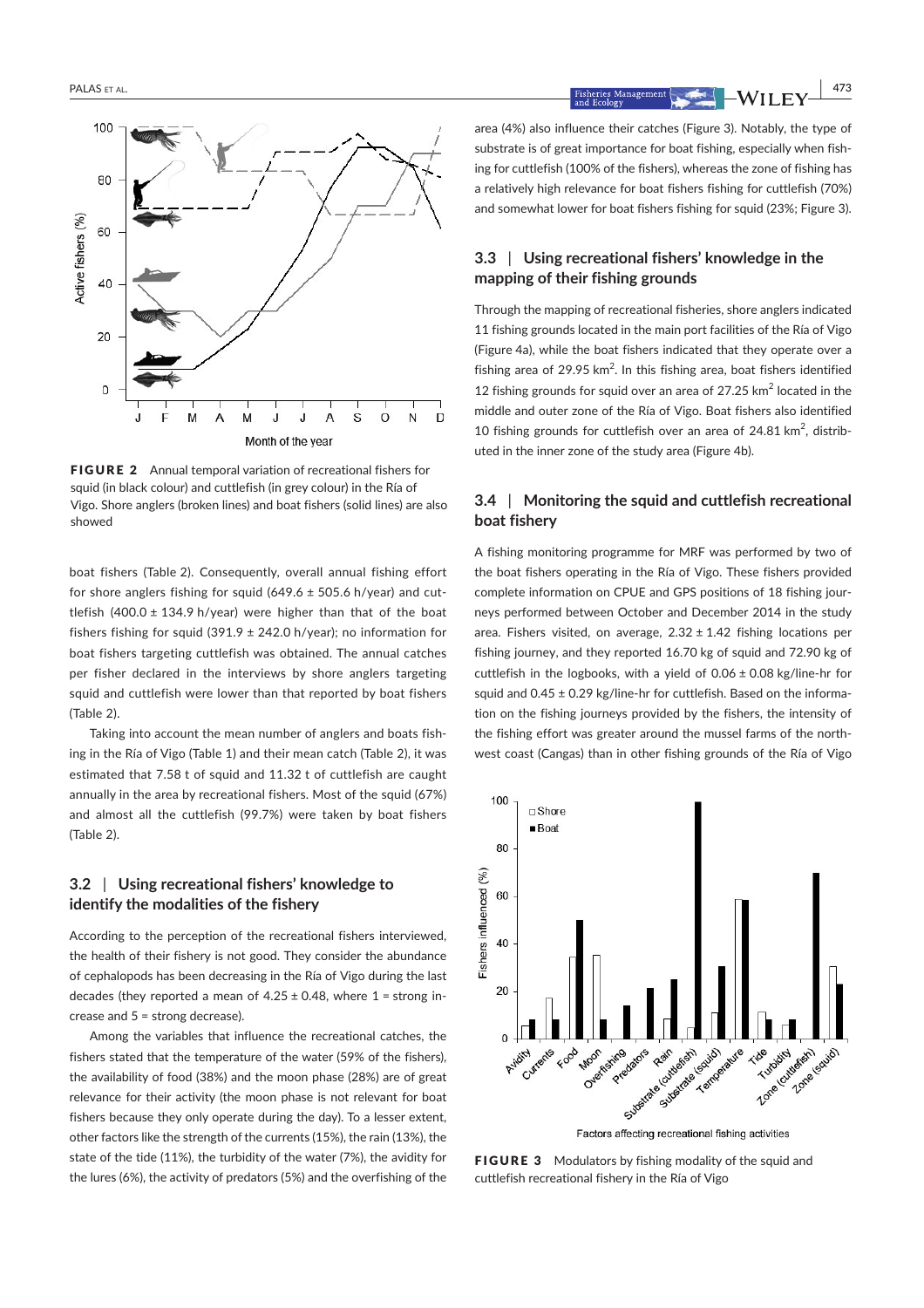

FIGURE 4 Recreational fishing grounds of squid (a) and cuttlefish (b) in the Ría of Vigo, based on the fishers' knowledge. The number of informants for each of the identified areas is also indicated

(Figure 5a). The catches of cuttlefish were also higher in the fishing grounds of Cangas, where they reached up to 6.51 kg/line-hr, while catches of squid were higher in the outer part of the Ría of Vigo, that is the Cíes Islands and Canido, where they achieved up to 1.71 and 1.27 kg/line-hr, respectively (Figure 5b).

# **4** | **DISCUSSION**

Some of the estimates derived from the information collected in the interviews (effort, catches and expenditures) could be influenced by typical biases of recreational fisheries surveys (i.e. recall, representativeness, non-response and declaration) and should be treated with care. Furthermore, due to the low participation, the effort and CPUE distribution obtained in the fisheries monitoring programme could be affected by differences between fishers (see Cabanellas-Reboredo et al., 2017). However, the sampling design followed in this study identified both the main key informants and their access points. Thus, approximately 16% of the recreational fishers operating in the Ría of Vigo were interviewed (Table 1). Also, the number of interviews performed ( $N = 57$ ) is well above the number of interviews ( $\approx$ 20) from which the results of in-depth questionnaires do not usually improve significantly (Morgan, 2002; Tashakkori & Teddlie, 2010). In addition,



FIGURE 5 Distribution of fishing effort as the number of fishing positions for squid and cuttlefish obtained in on-board GPS data loggers by 500 × 500 m cells (a), and estimated CPUE (kg/line-hr) of squid (b) and cuttlefish (c) obtained in on-board GPS data loggers by 500 × 500 m cells

the result of the fisheries monitoring (Figure 5) was coincident with the cartography of the fishing grounds obtained in the interviews with maps (Figure 4). Consequently, the results are considered consistent and representative of the squid and cuttlefish fishery in the Ría of Vigo.

As in nearby regions (Cabanellas-Reboredo, 2014; Rangel & Erzini, 2007; Zarauz et al., 2013), this recreational fishery has important social, economic and ecological implications for the coastal ecosystems and people living on them. Indeed, its impact on the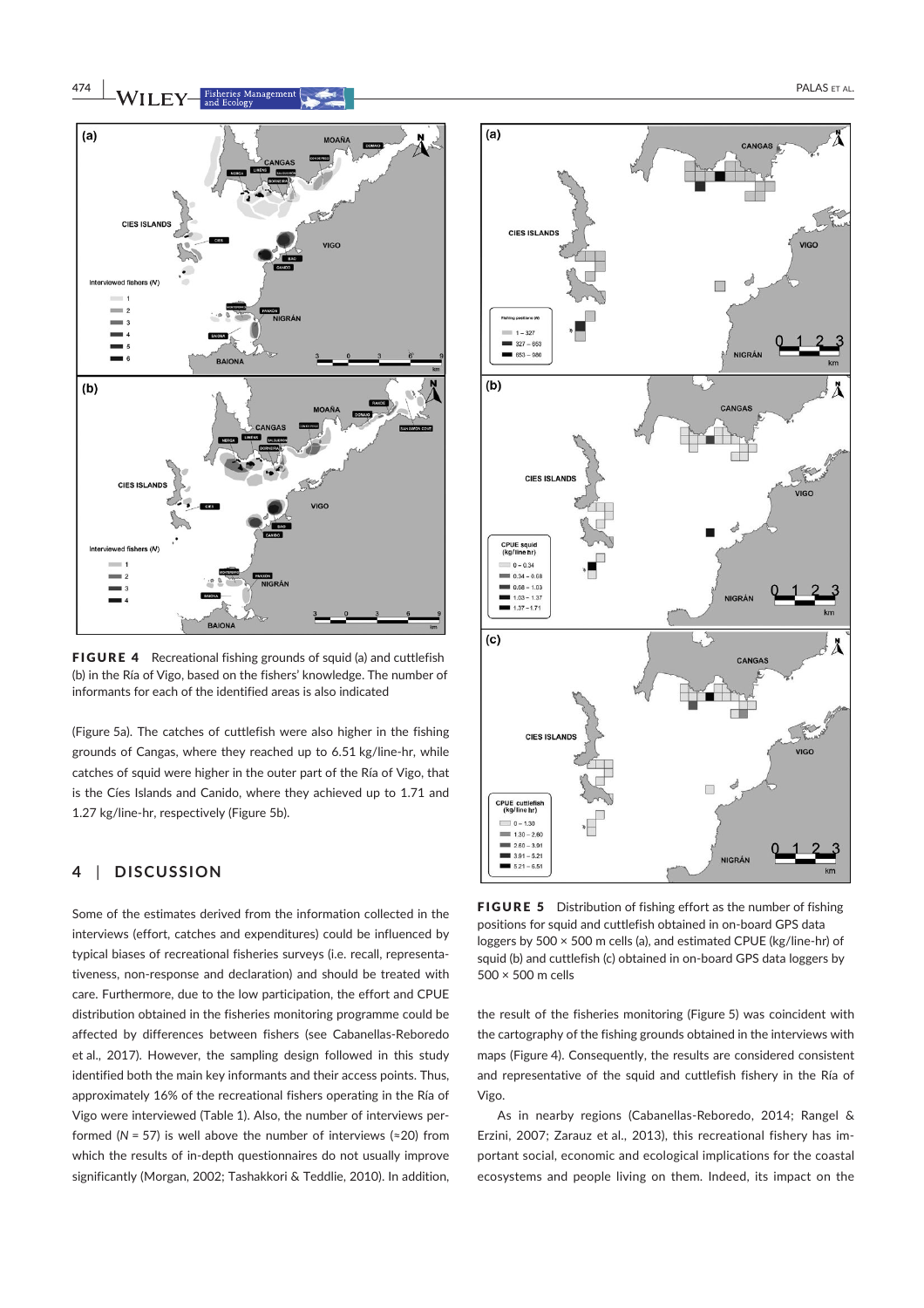fishing stocks is comparable to similar fisheries in the north of Spain (Cabanellas-Reboredo, Alós, Palmer & Morales-Nin, 2012; Zarauz et al., 2013). Annual catches (estimated in 19 t; Table 2) represent 11% of total catches in the area (13% of landed squid and 10% of cuttlefish), based on mean annual commercial landings (for the period 2013–2015) in the ports of the area are 55 t for squid and 101 t for cuttlefish (Xunta de Galicia, 2016a). Consequently, this fishery should be assessed in-depth, as suggested in this and nearby areas (Pita & Freire, 2016; Rangel & Erzini, 2007; Zarauz et al., 2015) and be managed in conjunction with commercial and other recreational fisheries.

It is also important to highlight that management of these fisheries is conditioned by the seasonality of the life cycle of squid (Cabanellas-Reboredo, Alos, Palmer, March & O'Dor, 2012; Cabanellas-Reboredo, Alós, Palmer & Morales-Nin, 2012; Moreno, da Cunha & Pereira, 1994) and cuttlefish (Guerra, 2006a; Guerra & Castro, 1988), mainly related to their high rate of population renewal and reproductive behaviour (Otero et al., 2015; Roura et al., 2013; Sánchez & Martín, 1993). In particular, the complex reproductive cycle of European squid means this species is dependent on environmental conditions, which has important implications for fisheries management (González, Otero, Pierce & Guerra, 2010; Guerra, Allcock & Pereira, 2010; Roura et al., 2013). The peak abundance of squid in Galicia is between July and December (Guerra & Rocha, 1994), the same peak period for recreational fishers in this study (Figure 2), and also in nearby regions (Zarauz et al., 2013). In the Ría of Vigo, squid is more abundant in autumn and winter in the external part (Guerra, 1984), which is targeted by recreational boat fishers (Table 1, Figures 4 and 5a,b).

Juveniles of different cohorts but also adult breeding squid (Guerra, Rocha, Casas & Fernández, 1992; Rocha & Guerra, 1999) penetrate into the Ría of Vigo in spring and summer (Guerra, 1984). Shore anglers are active in these areas and seasons (Table 1, Figure 4), and, although their overall catch is lower than that of boat fishers (Table 2), they potentially target immature and spawning adults (Guerra et al., 1992). Thus, their activity should be regulated because factors influencing recruitment are particularly important in short-lived species such as squids, in which there is a complete turnover of biomass every 1–2 years (Guerra, 2006b).

By contrast, the recreational cuttlefish fishery is mainly carried out from boats (Tables 1 and 2). The peak season for boat fishers begins in summer, the period in which the mature cuttlefish migrate to the innermost areas to spawn (Guerra, 1984, 2006a; Guerra & Castro, 1988). Therefore, the temporary closures imposed in these areas (Xunta de Galicia, 2016b) are a positive management measure that could be applied in other areas relevant to the reproduction of this species.

Although individual expenditure is lower than that of recreational fishers of other regions of the north of Spain (Morales-Nin, Cardona-Pons, Maynou & Grau, 2015; Zarauz et al., 2013), the direct economic expenditure of shore anglers and boat fishers in the Ría of Vigo (more than 260,000 €/year) contributes significantly to the development of the local economy. This contribution should be recognised by policy makers and integrated into decision-making models for the regulation of public resources.

This fishery is carried out by middle-aged men, a quarter of whom are already retired. As in the Basque Country (N Spain), the proportion of retired people is especially high among boat fishers (Zarauz et al., 2013). As a consequence, fishers have been operating in the studied area for many years (25.3  $\pm$  8.1 years) collecting an important knowledge of the area and species harvested. This expert fishers' knowledge, if properly collected and translated (see Close & Hall, 2006; FAO, 2013), can be used as an alternative information source to map fishing grounds (Figure 4) and to provide other useful evidence for fisheries management (Figure 3).

Fishers also pointed out that the substrate and the zone are important for the distribution of squid and cuttlefish (Figure 3). As shown by the distribution of the fishing grounds in the Ría of Vigo (Figure 4), cuttlefish select sandy substrata with seagrass meadows in the San Simón Cove (Guerra & Castro, 1988), while the presence of artificial substrates for spawning, like the mussel farms of Cangas, are important for squid (Cabanellas-Reboredo et al., 2014). Moreover, high fishing effort and CPUE were found in the proximity of mussel farms of Cangas (Figure 5).

Although a comparison of different methods to collect data on MRF could be of interest, it can be concluded that a combination of mapping fishing grounds based on fishers' knowledge and individual fisher monitoring tools is useful for the management of MRF in cases where official data are lacking. The use of these methods is therefore a cost-effective alternative to carrying out socio-ecological studies in larger areas to obtain reliable information that will facilitate sustainable management of the cephalopod fisheries, both from ecological and socio-economic perspectives.

#### **ACKNOWLEDGMENTS**

This research was funded by the Autonomous Government of Galicia, RECREGES project under Grant [ED481B2014/034-0]. We thank Ángel Guerra, from IIM-CSIC of Vigo, for the guidance provided in this work. We also thank the recreational fishers from the Ría of Vigo who provided information about their activity, and in particular to the fishers who participated in the fisheries monitoring.

#### **ORCID**

*P. Pita* http://orcid.org/0000-0001-9273-1481

#### **REFERENCES**

- Anuchiracheeva, S., Demaine, H., Shivakoti, G. P., & Ruddle, K. (2003). Systematizing local knowledge using GIS: Fisheries management in Bang Saphan Bay, Thailand. *Ocean & Coastal Management*, *46*, 1049–1068.
- Arlinghaus, R. (2006). Overcoming human obstacles to conservation of recreational fishery resources, with emphasis on central Europe. *Environmental Conservation*, *33*, 46–59.
- Arnáiz, R. (2001). A revisión da Pesca de Baixura en Galicia. In M. Rey, J. Fernández, & M. Izquierdo (Eds.), *IV Foro dos Recursos Mariños e da Acuicultura das Rías Galegas (55–66)*. O Grove.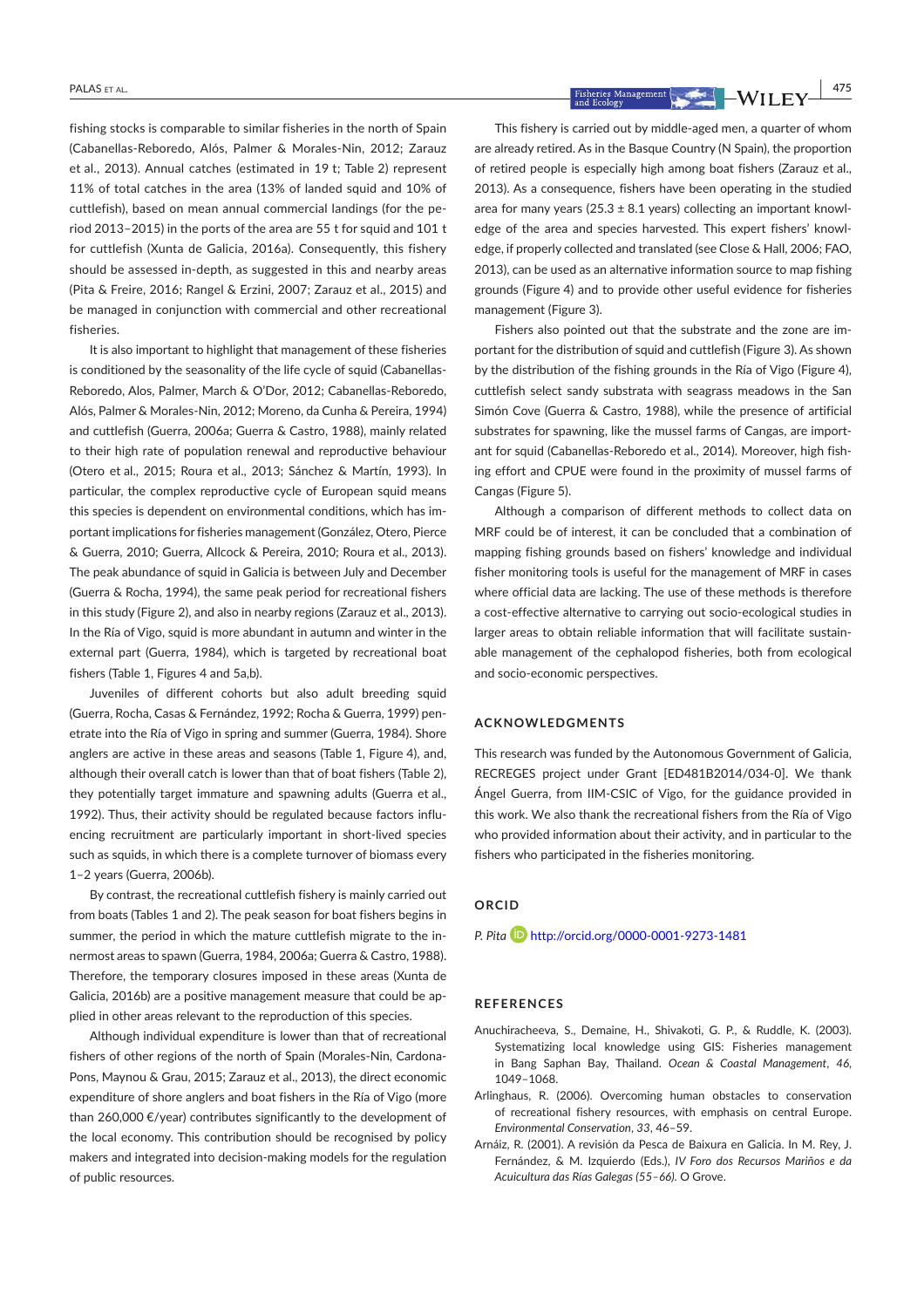**476 |**  PALAS et AL.

- Aswani, S., & Lauer, M. (2006). Incorporating fishermen's local knowledge and behavior into geographical information systems (GIS) for designing marine protected areas in Oceania. *Human Organization*, *65*, 81–102.
- Cabanellas-Reboredo, M. (2014). *Socio-ecological approach of the recreational squid fishery*. Palma de Mallorca: University of the Balearic Islands.
- Cabanellas-Reboredo, M., Alos, J., Palmer, M., March, D., & O'Dor, R. (2012). Movement patterns of the European squid *Loligo vulgaris* during the inshore spawning season. *Marine Ecology Progress Series*, *466*, 133–144.
- Cabanellas-Reboredo, M., Alós, J., Palmer, M., & Morales-Nin, B. (2012). Environmental effects on recreational squid jigging fishery catches. *ICES Journal of Marine Science: Journal du Conseil*, *69*, 1823–1830.
- Cabanellas-Reboredo, M., Calvo-Manazza, M., Palmer, M., Hernández-Urcera, J., Garci, M. E., González, Á. F., … Morales-Nin, B. (2014). Using artificial devices for identifying spawning preferences of the European squid: Usefulness and limitations. *Fisheries Research*, *157*, 70–77.
- Cabanellas-Reboredo, M., Palmer, M., Alós, J., & Morales-Nin, B. (2017). Estimating harvest and its uncertainty in heterogeneous recreational fisheries. *Fisheries Research*, *188*, 100–111.
- Castro, B. G., & Guerra, Á. (1990). The diet of Sepia officinalis (Linnaeus, 1758) and Sepia elegans (D'Orbigny, 1835) (Cephalopoda, Sepioidea) from the Ría de Vigo (NW Spain). *Scientia Marina*, *54*, 375–388.
- Close, C. H., & Hall, B. G. (2006). A GIS-based protocol for the collection and use of local knowledge in fisheries management planning. *Journal of Environmental Management*, *78*, 341–352.
- Cooke, S. J., & Cowx, I. G. (2006). Contrasting recreational and commercial fishing: Searching for common issues to promote unified conservation of fisheries resources and aquatic environments. *Biological Conservation*, *128*, 93–108.
- Council of the European Union. (2006). *On the European Fisheries Fund*. Brussels: Official Journal of the European Union.
- Council of the European Union. (2008). *Concerning the establishment of a Community framework for the collection, management and use of data in the fisheries sector and support for scientific advice regarding the Common Fisheries Policy*. Brussels: Official Journal of the European Union.
- Council of the European Union. (2009). *Establishing a Community control system for ensuring compliance with the rules of the common fisheries policy, amending Regulations (EC) No 847/96, (EC) No 2371/2002, (EC) No 811/2004, (EC) No 768/2005, (EC) No 2115/2005, (EC) No 2166/2005, (EC) No 388/2006, (EC) No 509/2007, (EC) No 676/2007, (EC) No 1098/2007, (EC) No 1300/2008, (EC) No 1342/2008 and repealing Regulations (EEC) No 2847/93, (EC) No 1627/94 and (EC) No 1966/2006*. Brussels: Official Journal of the European Union.
- Council of the European Union. (2016). *Fixing for 2016 the fishing opportunities for certain fish stocks and groups of fish stocks, applicable in Union waters and, for Union fishing vessels, in certain non-Union waters, and amending Regulation (EU) 2015/104*. Brussels: Official Journal of the European Union.
- Cycon, D. E. (1986). Managing fisheries in developing nations: A plea for appropriate development. *Natural Resources Journal*, *26*, 1–22.
- ESRI. (2015). *ArcGIS Desktop*. Release 10.2.2. Redlands: Environmental Systems Research Institute.
- European Parliament and Council of the European Union. (2008). *Establishing a framework for community action in the field of marine environmental policy (Marine Strategy Framework Directive)*. Brussels: Official Journal of the European Union.
- European Parliament and Council of the European Union. (2013). *The Common Fisheries Policy, amending Council Regulations (EC) No 1954/2003 and (EC) No 1224/2009 and repealing Council Regulations (EC) No 2371/2002 and (EC) No 639/2004 and Council Decision 2004/585/EC. 1380/2013*. Brussels: Official Journal of the European Union.
- FAO (2013). Advances in geographic information systems and remote sensing for fisheries and aquaculture. In G. J. Meaden, & J. Aguilar-Manjarrez (Eds.), *FAO fisheries and aquaculture technical paper*. Rome.
- Freire, J., & García-Allut, A. (2000). Socioeconomic and biological causes of management failures in European artisanal fisheries: The case of Galicia (NW Spain). *Marine Policy*, *24*, 375–384.
- González, Á. F., Otero, J., Pierce, G. J., & Guerra, Á. (2010). Age, growth, and mortality of *Loligo vulgaris* wild paralarvae: Implications for understanding of the life cycle and longevity. *ICES Journal of Marine Science: Journal du Conseil*, *67*, 1119–1127.
- Goodman, L. A. (1961). Snowball sampling. *The Annals of Mathematical Statistics*, *32*, 148–170.
- Guerra, Á. (1984). Cefalópodos de la ría de Vigo. Resultados preliminares. *Seminario de estudios galegos*, *1*, 333–348.
- Guerra, Á. (2006a). Ecology of *Sepia offcinalis*. *Vie et Milieu—Life and Environment*, *46*, 97–107.
- Guerra, Á. (2006b). Estrategia evolutiva de los cefalópodos. *Investigación y Ciencia*, *355*, 50–59.
- Guerra, Á., Allcock, L., & Pereira, J. (2010). Cephalopod life history, ecology and fisheries: An introduction. *Fisheries Research*, *106*, 117–124.
- Guerra, Á., & Castro, B. G. (1988). On the life of *Sepia officinalis* (Cephalopoda, Sepioidea) in the Ria de Vigo (NW Spain). *Cahiers de biologie marine*, *29*, 395–405.
- Guerra, A., & Rocha, F. (1994). The life history of *Loligo vulgaris* and *Loligo forbesi* (Cephalopoda: Loliginidae) in Galician waters (NW Spain). *Fisheries Research*, *21*, 43–69.
- Guerra, A., Rocha, F., Casas, F., & Fernández, M. (1992). *Loligo vulgaris* and *Loligo forbesi* (Cephalopoda, Loliginidae): Their present status in Galician Fisheries. *ICES CM*: *40*.
- Hind, E. J. (2014). A review of the past, the present, and the future of fishers' knowledge research: A challenge to established fisheries science. *ICES Journal of Marine Science: Journal du Conseil*, *169*, 341–358.
- Huntington, H. P. (2000). Using traditional ecological knowledge in science: Methods and applications. *Ecological Applications*, *10*, 1270–1274.
- Lewin, W. C., Arlinghaus, R., & Mehner, T. (2006). Documented and potential biological impacts of recreational fishing: Insights for management and conservation. *Reviews in Fisheries Science*, *14*, 305–367.
- Macho, G., Naya, I., Freire, J., Villasante, S., & Molares, J. (2013). The key role of the Barefoot Fisheries Advisors in the co-managed TURF System of Galicia (NW Spain). *Ambio*, *42*, 1057–1069.
- Méndez, G., & Vilas, F. (2005). Geological antecedents of the *Rias Baixas* (Galicia, northwest Iberian Peninsula). *Journal of Marine Systems*, *54*, 195–207.
- Molares, J., & Freire, J. (2003). Development and perspectives for community-based management of the goose barnacle (*Pollicipes pollicipes*) fisheries in Galicia (NW Spain). *Fisheries Research*, *65*, 485–492.
- Morales-Nin, B., Cardona-Pons, F., Maynou, F., & Grau, A. M. (2015). How relevant are recreational fisheries? Motivation and activity of resident and tourist anglers in Majorca. *Fisheries Research*, *164*, 45–49.
- Moreno, A., da Cunha, M. M., & Pereira, J. M. (1994). Population biology of veined squid (*Loligo forbesi*) and European squid (*Loligo vulgaris*) from the Portuguese coast. *Fisheries Research*, *21*, 71–86.
- Morgan, M. G. (2002). *Risk communication: A mental models approach*. Cambridge, NY: Cambridge University Press.
- Neis, B., Schneider, D. C., Felt, L., Haedrich, R. L., Fischer, J., & Hutchings, J. A. (1999). Fisheries assessment: What can be learned from interviewing resource users? *Canadian Journal of Fisheries and Aquatic Sciences*, *56*, 1949–1963.

Otero, R. (1926). *Guía de Galicia*. Vigo: Galaxia.

- Otero, J., Salgado, X. A. Á., González, Á. F., Souto, C., Gilcoto, M., & Guerra, Á. (2015). Wind-driven upwelling effects on cephalopod paralarvae: *Octopus vulgaris* and loliginidae off the galician coast (ne atlantic). *Progress in Oceanography*, *141*, 130–143.
- Pawson, M. G., Glenn, H., & Padda, G. (2008). The definition of marine recreational fishing in Europe. *Marine Policy*, *32*, 339–350.
- Pita, P., Fernández-Vidal, D., García-Galdo, J., & Muíño, R. (2016). The use of the traditional ecological knowledge of fishermen, cost-effective tools and participatory models in artisanal fisheries: Towards the